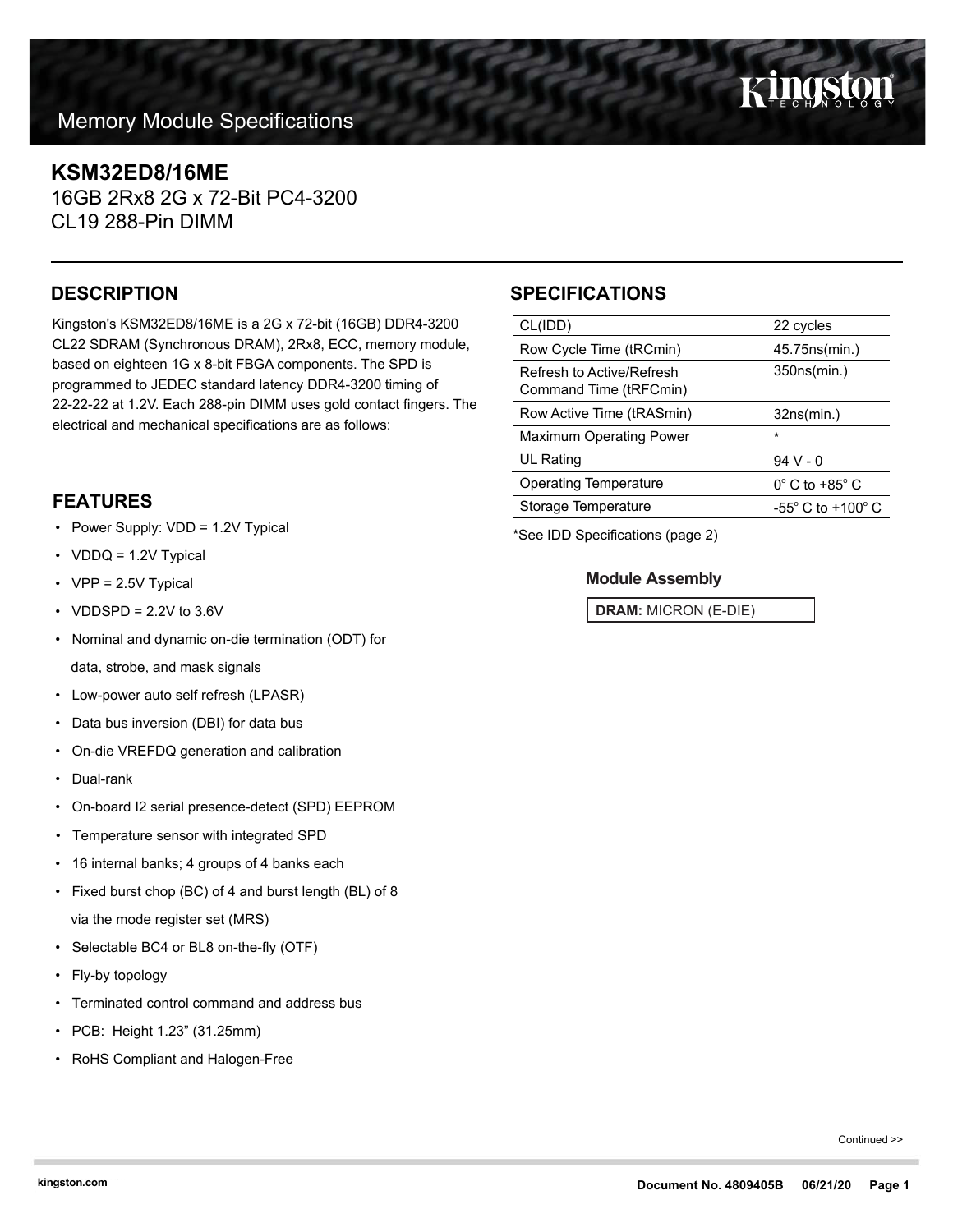# **IDD Specifications**

| Symbol                   | 3200  | Units |
|--------------------------|-------|-------|
| $I_{DD0}$                | 738   | mA    |
| I <sub>PP0</sub>         | 54    | mA    |
| $I_{DD1}$                | 846   | mA    |
| I <sub>DD2N</sub>        | 666   | mA    |
| <b>I</b> DD2NT           | 765   | mA    |
| <b>I</b> <sub>DD2P</sub> | 450   | mA    |
| <b>I</b> <sub>DD2Q</sub> | 540   | mA    |
| <b>I</b> <sub>DD3N</sub> | 1008  | mA    |
| <b>I</b> PP3N            | 54    | mA    |
| <b>I</b> <sub>DD3P</sub> | 774   | mA    |
| <b>I</b> <sub>DD4R</sub> | 1827  | mA    |
| <b>I</b> <sub>DD4W</sub> | 1620  | mA    |
| <b>I</b> <sub>DD5R</sub> | 819   | mA    |
| I <sub>PP5R</sub>        | 72    | mA    |
| <b>I</b> DD6N            | 612   | mA    |
| <b>I</b> DD6E            | 828   | mA    |
| I <sub>DO6R</sub>        | 378   | mA    |
| $I_{DD6A}$               | 154.8 | mA    |
| $I_{DD6A}$               | 378   | mA    |
| $I_{DD6A}$               | 558   | mA    |
| $I_{PP6X}$               | 90    | mA    |
| l <sub>DD7</sub>         | 1971  | mA    |
| l <sub>PP7</sub>         | 162   | mA    |
| $I_{\text{DD8}}$         | 450   | mA    |